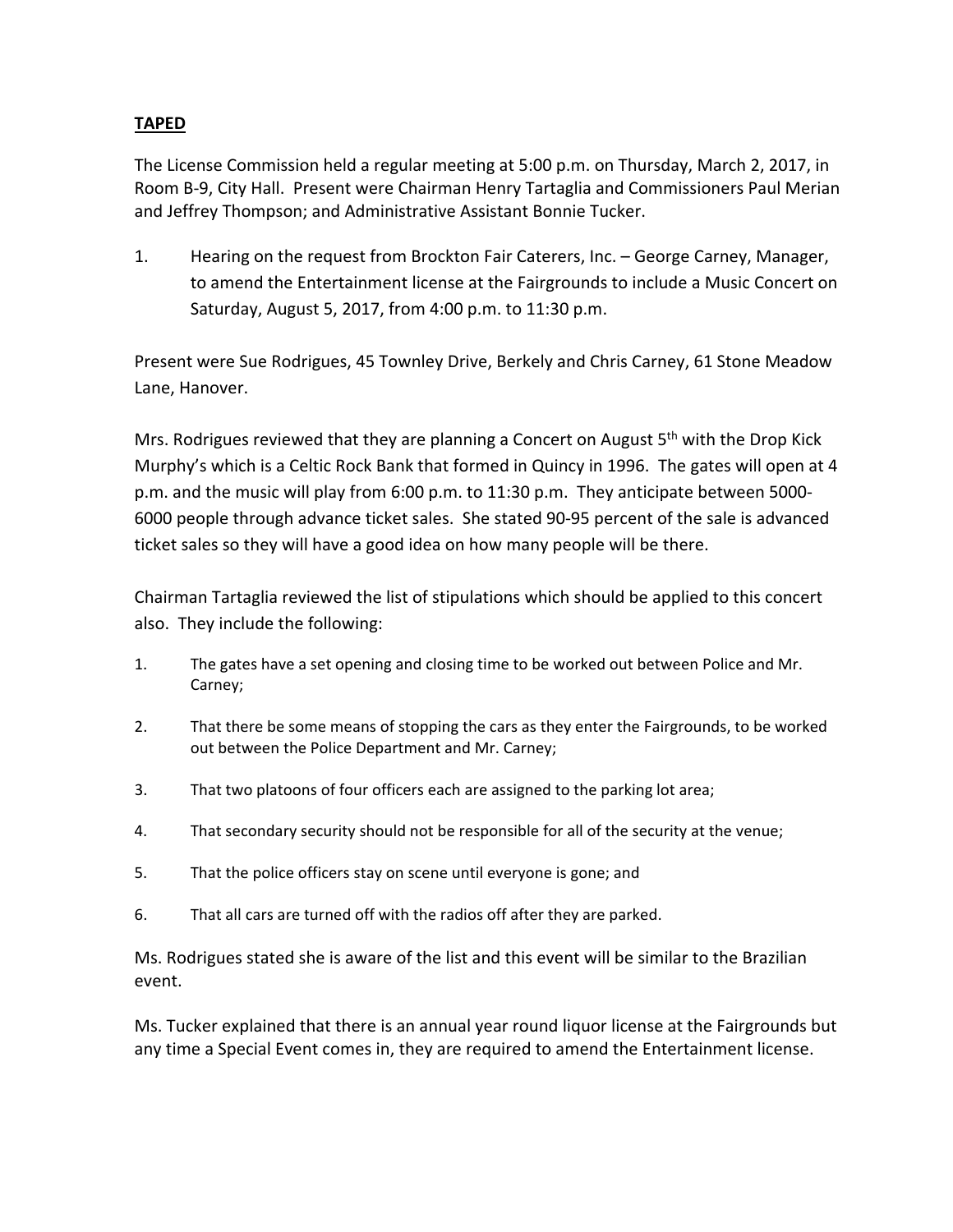The Drop Kick Murphy's are the headline band and there will be three opening acts which will be determined at a later time. It is a very professionally produced and promoted show.

 Commissioner Merian asked about the noise and asked if there was a certain decibel restriction.

 A motion was made by Commissioner Thompson to approve the request which motion was seconded by Commissioner Thompson and made unanimous by vote of Chairman Tartaglia.

2. Any other business to properly come before the Commission.

 With no further business to come before the Commission, a motion was made by Commissioner Thompson to approve the request which motion was seconded by Commissioner Thompson and made unanimous by vote of Chairman Tartaglia

**Respectfully submitted,** 

\_\_\_\_\_\_\_\_\_\_\_\_\_\_\_\_\_\_\_\_\_\_\_\_\_\_\_\_\_\_

 Henry Tartaglia Chairman

APPROVED:

Paul D. Sullivan, Commissioner

\_\_\_\_\_\_\_\_\_\_\_\_\_\_\_\_\_\_\_\_\_\_\_\_\_\_\_\_\_\_\_\_\_\_\_\_

\_\_\_\_\_\_\_\_\_\_\_\_\_\_\_\_\_\_\_\_\_\_\_\_\_\_\_\_\_\_\_\_\_\_\_\_

\_\_\_\_\_\_\_\_\_\_\_\_\_\_\_\_\_\_\_\_\_\_\_\_\_\_\_\_\_\_\_\_\_\_\_\_\_

Joao DeAndrade, Commissioner

Harold C. Marrow, Jr., Commissioner